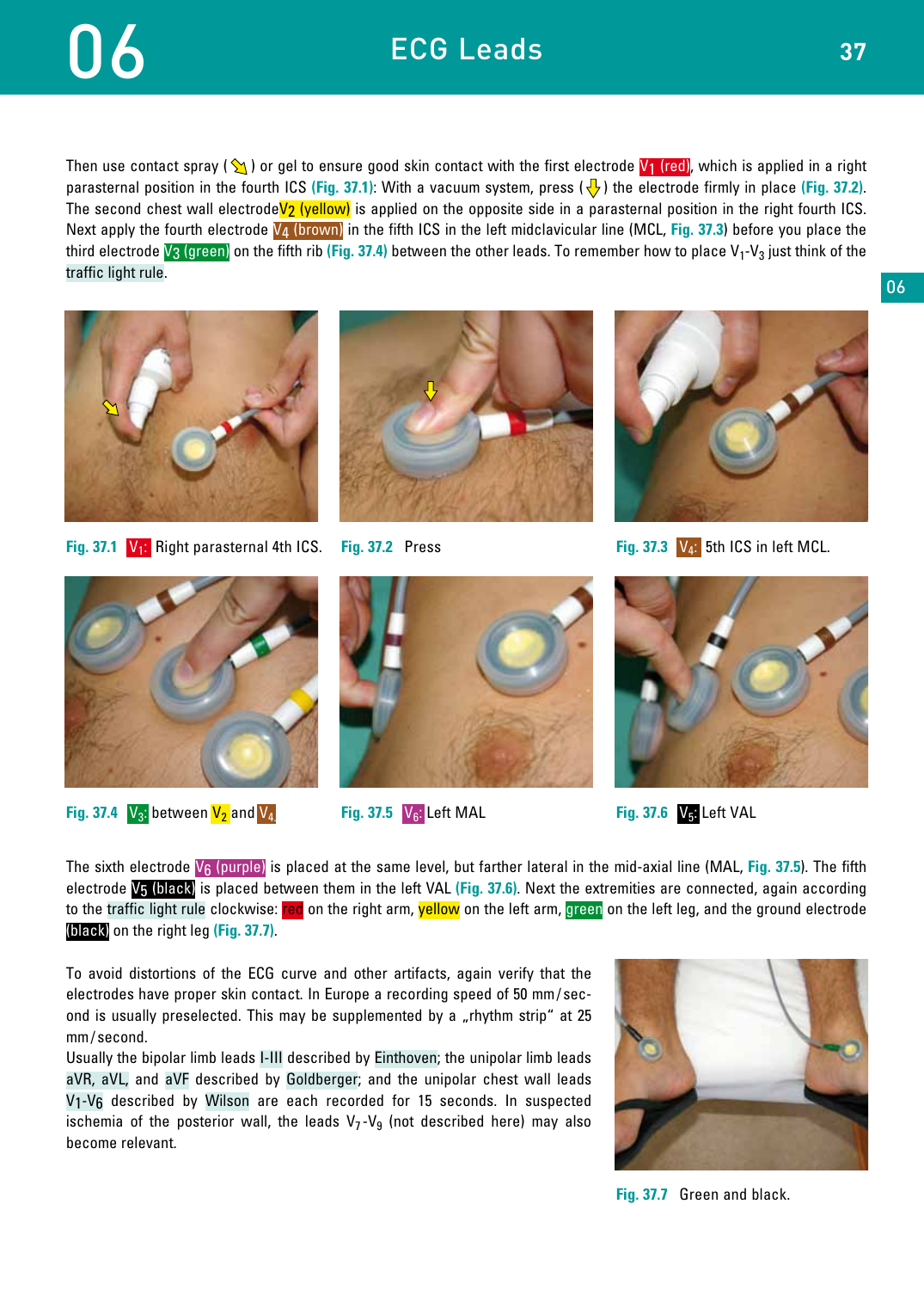After you have closed ( $\sqrt{ }$ ) the clamp again (**Fig. 123.1**), prepare the next syringe with diluted heparin solution (100 IU/mL) or other appropriate solutions, open the clamp, and inject  $(\sqrt{)}$  the solution into this catheter line **(Fig. 123.2)**. The catheter lumen holds only 1.5-2 mL. After injection, the clamp must of course be closed again (  $\rightarrow \rightarrow$  in Fig. 123.3). Finally, disinfect the connector (Fig. 123.4), screw on a new sterile cap clockwise (**Q, Fig. 123.5**), and pack the catheter in a sterile compress **(Fig. 123.6)**.





**Fig. 123.4** Final disinfection **Fig. 123.5** New cap **Fig. 123.6** Sterile compress



**Fig. 123.1** Close clamp **Fig. 123.2** Flush with heparin. **Fig. 123.3** Close clamp







21

Wrap both catheter lines in the sterile compress **(Fig. 123.7)** and seal this envelope with two adhesive strips **(Fig. 123.8)**. This assembly is then inserted ( $\sqrt{ }$ ) into a small fabric pouch that the patients can tie around their neck under their clothes **(Fig. 123.9)**.

To prevent the spread of pathogens, carefully turn your gloves inside out and discard them. Then complete the procedure with hygienic hand disinfection.



**Fig. 123.7** Sterile compress **Fig. 123.8** Wrap and seal. **Fig. 123.9** Carrying bag